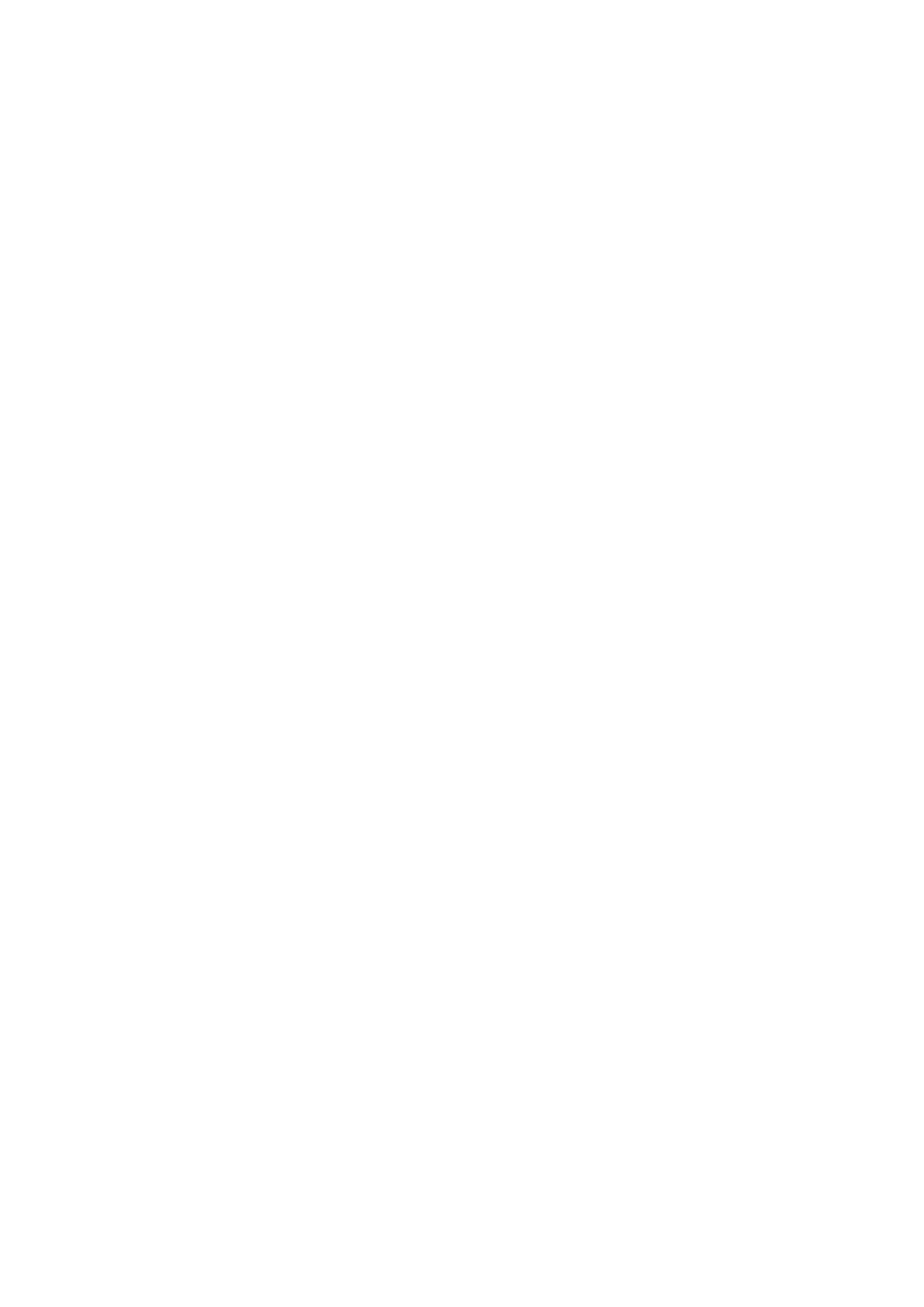*I certify that this public bill, which originated in the Legislative Assembly, has finally passed the Legislative Council and the Legislative Assembly of New South Wales.*

> *Clerk of the Legislative Assembly. Legislative Assembly, Sydney, , 2013*



New South Wales

# **Liquor Amendment (Small Bars) Bill 2013**

Act No , 2013

An Act to amend the *Liquor Act 2007* to provide for a new type of licence for small bars; and for other purposes.

*I have examined this bill and find it to correspond in all respects with the bill as finally passed by both Houses.*

*Assistant Speaker of the Legislative Assembly.*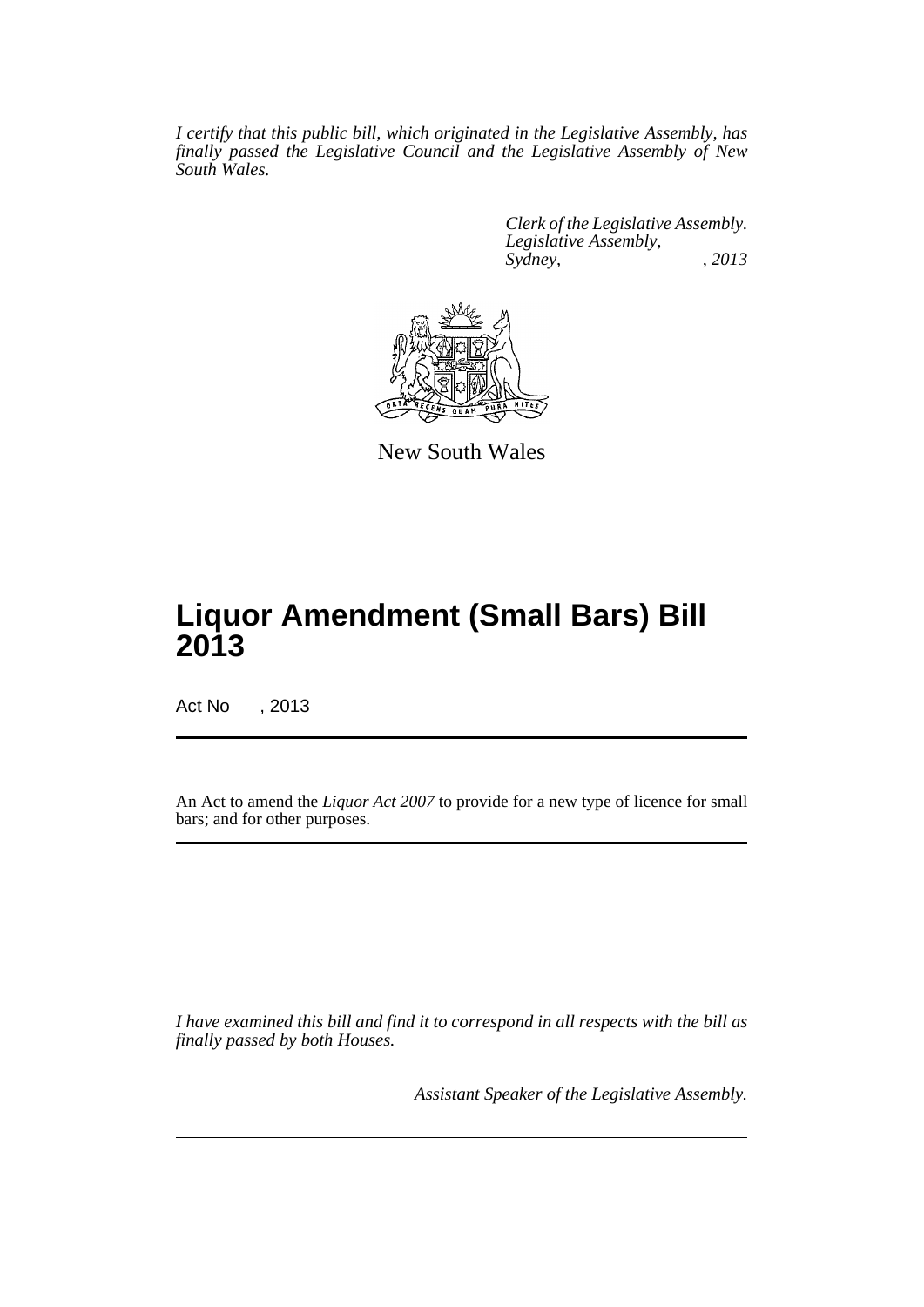# <span id="page-3-0"></span>**The Legislature of New South Wales enacts:**

# **1 Name of Act**

This Act is the *Liquor Amendment (Small Bars) Act 2013*.

# <span id="page-3-1"></span>**2 Commencement**

This Act commences on a day or days to be appointed by proclamation.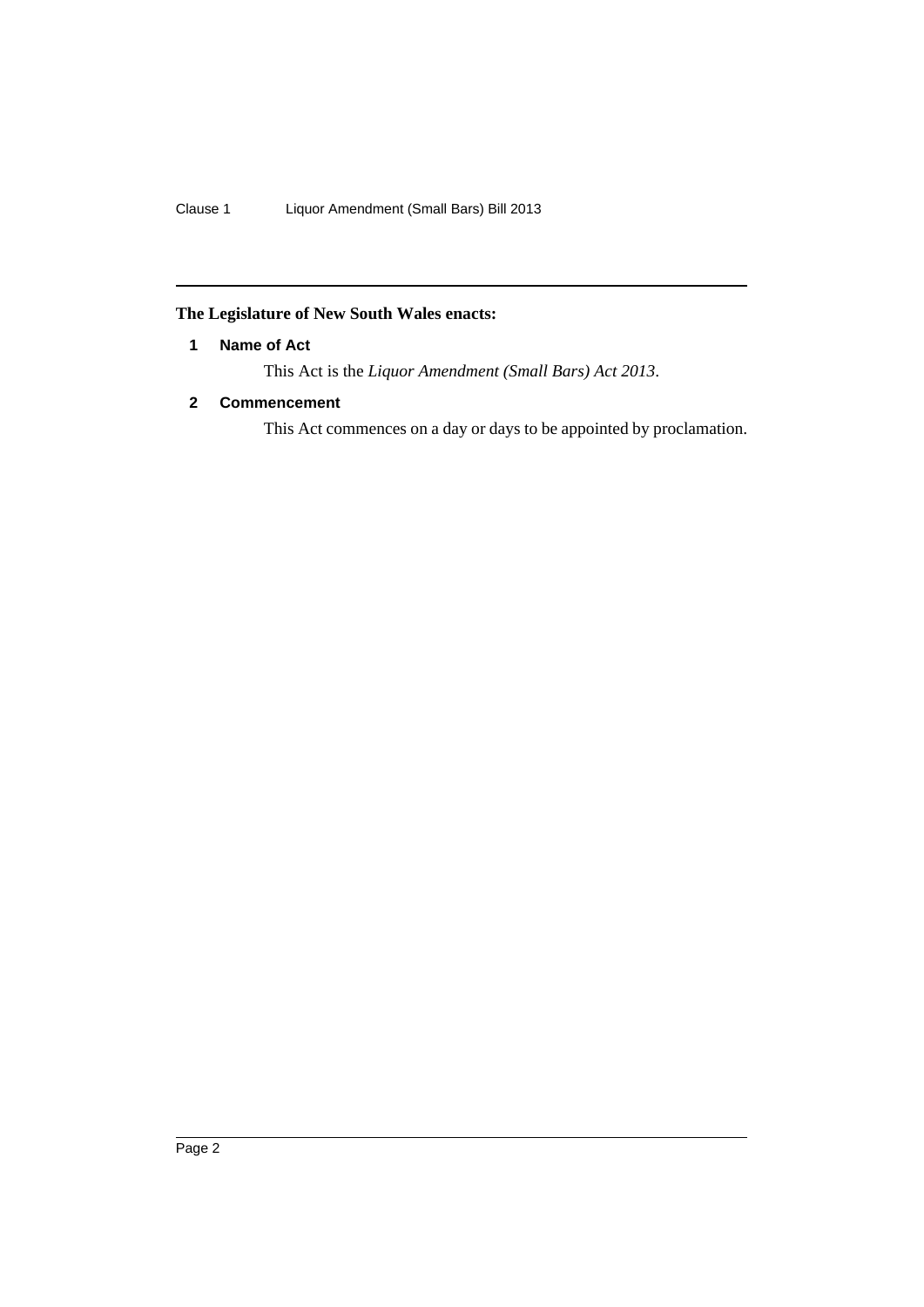Amendment of Liquor Act 2007 No 90 Schedule 1

# <span id="page-4-0"></span>**Schedule 1 Amendment of Liquor Act 2007 No 90**

# **[1] Section 4 Definitions**

Omit the definition of *extended trading authorisation* in section 4 (1). Insert instead:

> *extended trading authorisation* means an extended trading authorisation under section 49 or 49A.

# **[2] Section 4 (1)**

Insert in alphabetical order:

*small bar* means the premises to which a small bar licence relates.

# **[3] Section 10 Types of licences and authorisation conferred by licence**

Insert after section 10 (1) (b):

(b1) small bar licence,

# **[4] Section 12 Standard trading period for certain licensed premises**

Insert after section 12 (1) (after the note):

(1A) Despite subsection (1), the *standard trading period* for a small bar is the period from noon to midnight on any day of the week. **Note.** Small bars are subject to the 6-hour closure period under section 11A.

# **[5] Section 12 (2)**

Omit "such".

## **[6] Part 3, Division 3A**

Insert after Division 3:

# **Division 3A Small bar licences**

### **20A Authorisation conferred by small bar licence**

A small bar licence authorises the licensee to sell liquor by retail on the licensed premises for consumption on the licensed premises only.

**Note.** Gaming machines in small bars are prohibited under the *Unlawful Gambling Act 1998*.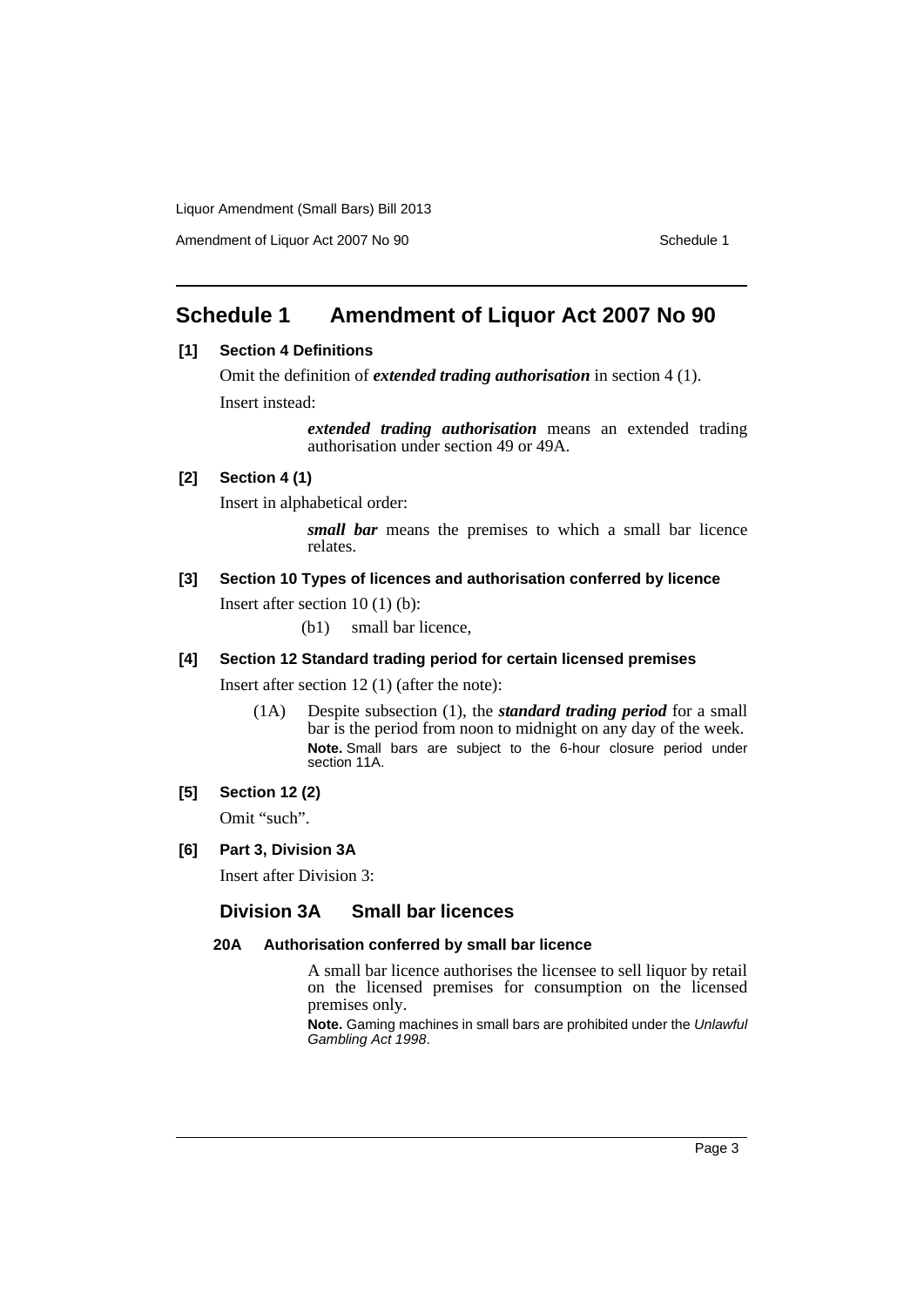Schedule 1 Amendment of Liquor Act 2007 No 90

#### **20B Trading hours for small bars**

- (1) The times when liquor may be sold under the authority conferred by a small bar licence are during the standard trading period or at such other times as may be authorised by an extended trading authorisation.
- (2) In the case of a small bar that is situated in an area that is not a freeze precinct, an extended trading authorisation under section 49A is, on the granting of the licence, taken to be in force authorising the sale or supply of liquor on the licensed premises between midnight and 2 am on any day of the week.

**Note.** Small bars in a non-freeze precinct can apply for longer trading periods under section 49A. Small bars in a freeze precinct can also apply for an extended trading authorisation under section 49A to trade after midnight.

- (3) This section does not authorise liquor to be sold in a small bar on a restricted trading day.
- (4) Subsection (3) does not apply in relation to the period between midnight and such later time as may be authorised by an extended trading authorisation on a restricted trading day that immediately follows a day that is not a restricted trading day.
- (5) In this section, *freeze precinct* has the same meaning as in section 47A.

# **20C Small bar licence—miscellaneous conditions**

#### (1) **Maximum number of patrons**

Liquor must not be sold or supplied in a small bar if the number of patrons on the premises exceeds 60 or such greater number as may be prescribed by the regulations.

#### (2) **Small bars must be open to general public**

The business carried out under a small bar licence must not be, or include, a business that is limited to the sale or supply of liquor only:

- (a) to persons who have been invited to use or attend the small bar, or
- (b) to a particular class, or particular classes, of persons using or attending the small bar.
- (3) Subsection (2) is subject to such exceptions as may be approved by the Authority on a temporary basis in relation to any particular small bar or to such other exceptions as may be prescribed by the regulations. Also, subsection  $(2)$  does not apply to the extent that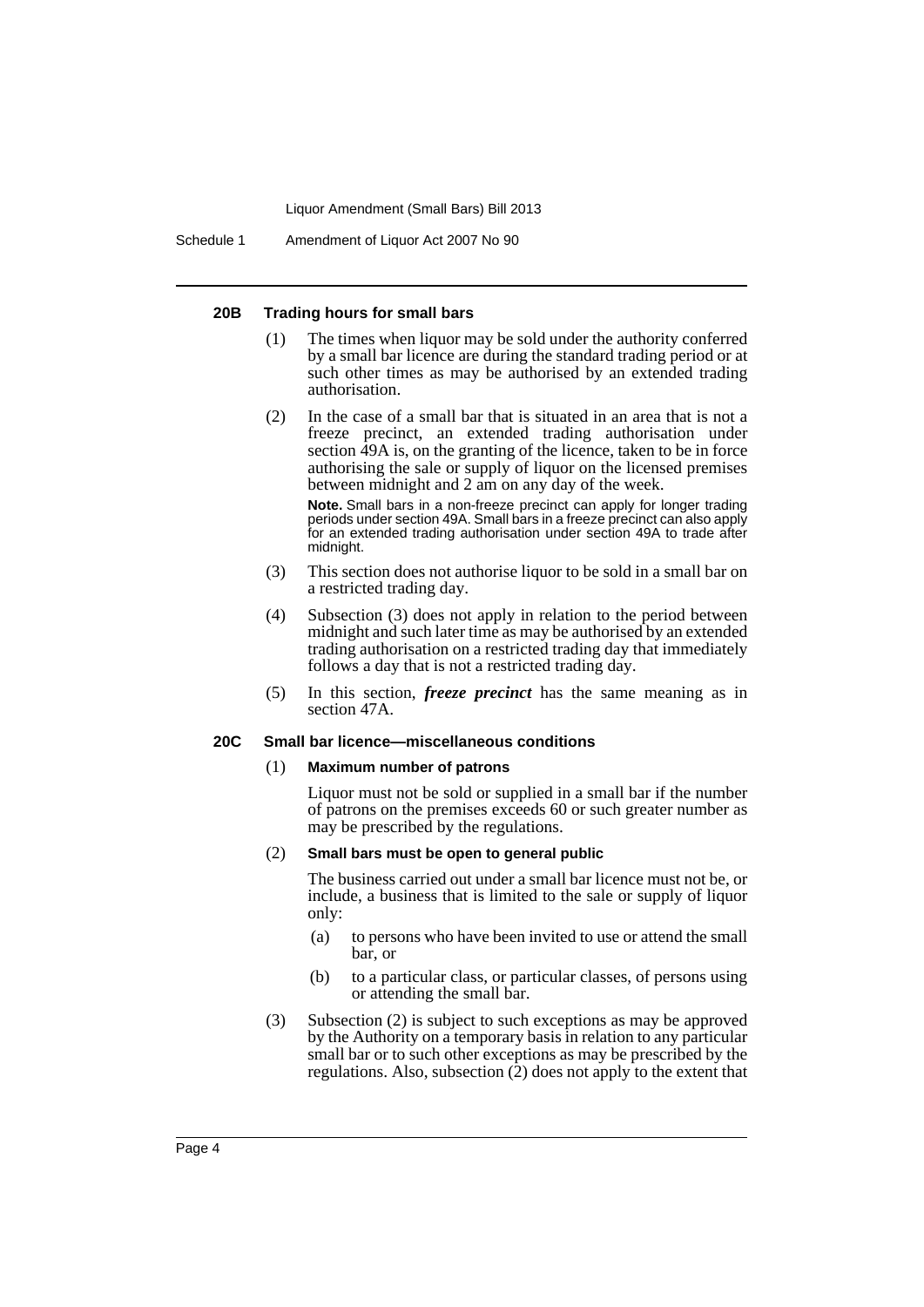Amendment of Liquor Act 2007 No 90 Schedule 1

is necessary to comply with any other provision of this Act or with any other law.

#### (4) **Food must be made available**

Liquor may only be sold or supplied in a small bar if food of a nature and quantity consistent with the responsible sale, supply and service of alcohol is made available whenever liquor is sold or supplied on the premises.

# **[7] Section 47AA**

Omit the section. Insert instead:

#### **47AA Small bars excluded**

This Division does not apply to or in respect of subject premises:

- (a) that comprise a small bar, and
- (b) that would, as a result of any application under this Act or an application for development consent as referred to in section 47I, continue to comprise a small bar.

### **[8] Section 48 Community impact**

Insert ", small bar licence" after "club licence" wherever occurring in paragraphs (a)–(c) of the definition of *relevant application* in section 48 (2).

#### **[9] Section 48 (2), definition of "relevant application"**

Insert "or 49A (3) (b)" after "or (5A)".

### **[10] Section 48 (3A) and (3B)**

Insert after section 48 (3):

- (3A) However, a small bar application is not required to be accompanied by a community impact statement if:
	- (a) development consent is required under the *Environmental Planning and Assessment Act 1979* to use the premises to which the application relates as a small bar or to sell liquor during the times to which the application relates, and
	- (b) the local police and the Director-General are, no more than 2 working days after the application for the required development consent, or any variation to that application, is made, notified by the applicant of the making of the application for development consent or of the variation to that application.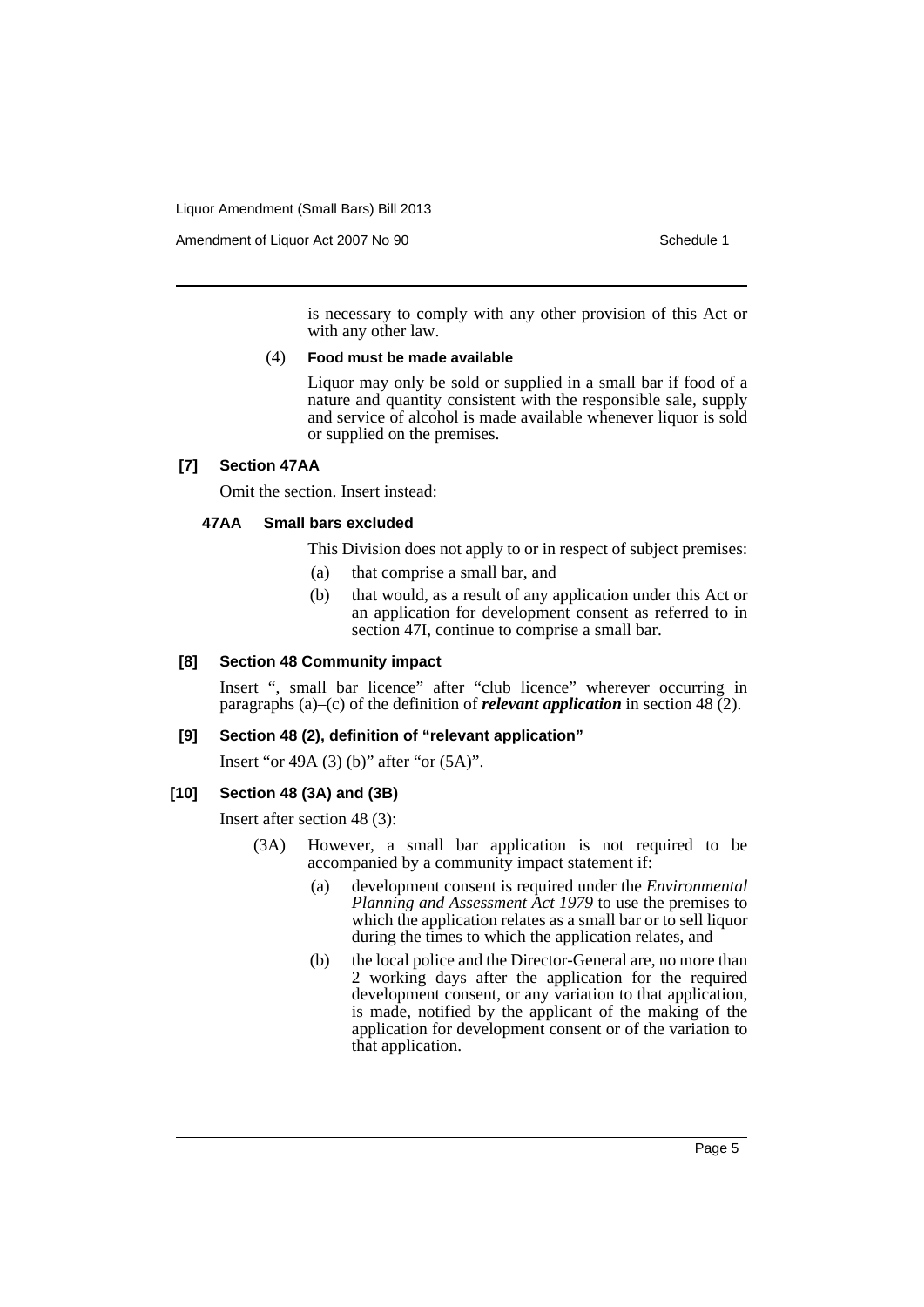- (3B) For the purposes of subsection (3A), a *small bar application* means any of the following:
	- (a) an application for a small bar licence,
	- (b) an application for approval to remove a small bar licence to other premises,
	- (c) an application for an extended trading authorisation for a small bar,
	- (d) an application to vary an extended trading authorisation for a small bar.

## **[11] Section 49A**

Insert after section 49:

#### **49A Extended trading authorisation for small bars**

- (1) The Authority may, on application by the holder of a small bar licence, authorise the licensee to sell or supply liquor, for consumption on the licensed premises only, during a specified period outside of the standard trading period for small bars. **Note.** Small bars that are not in a freeze precinct are, on the granting of the small bar licence, authorised to trade between midnight and 2 am. See section 20B (2).
- (2) An extended trading authorisation for a small bar cannot authorise the sale or supply of liquor after 5 am or before 10 am on any day of the week.
- (3) An extended trading authorisation in relation to a small bar operates to authorise the sale or supply of liquor on the licensed premises:
	- (a) on a regular basis (until such time as the authorisation is varied or revoked by the Authority), or
	- (b) if the authorisation so provides—on an occasion considered by the Authority to be a special occasion and that takes place on a specified date.
- (4) In granting an extended trading authorisation for a small bar, the Authority is to specify the trading hours during which the licensee is authorised to sell or supply liquor.
- (5) Section 49 (8) applies in relation to an extended trading authorisation granted by the Authority under this section.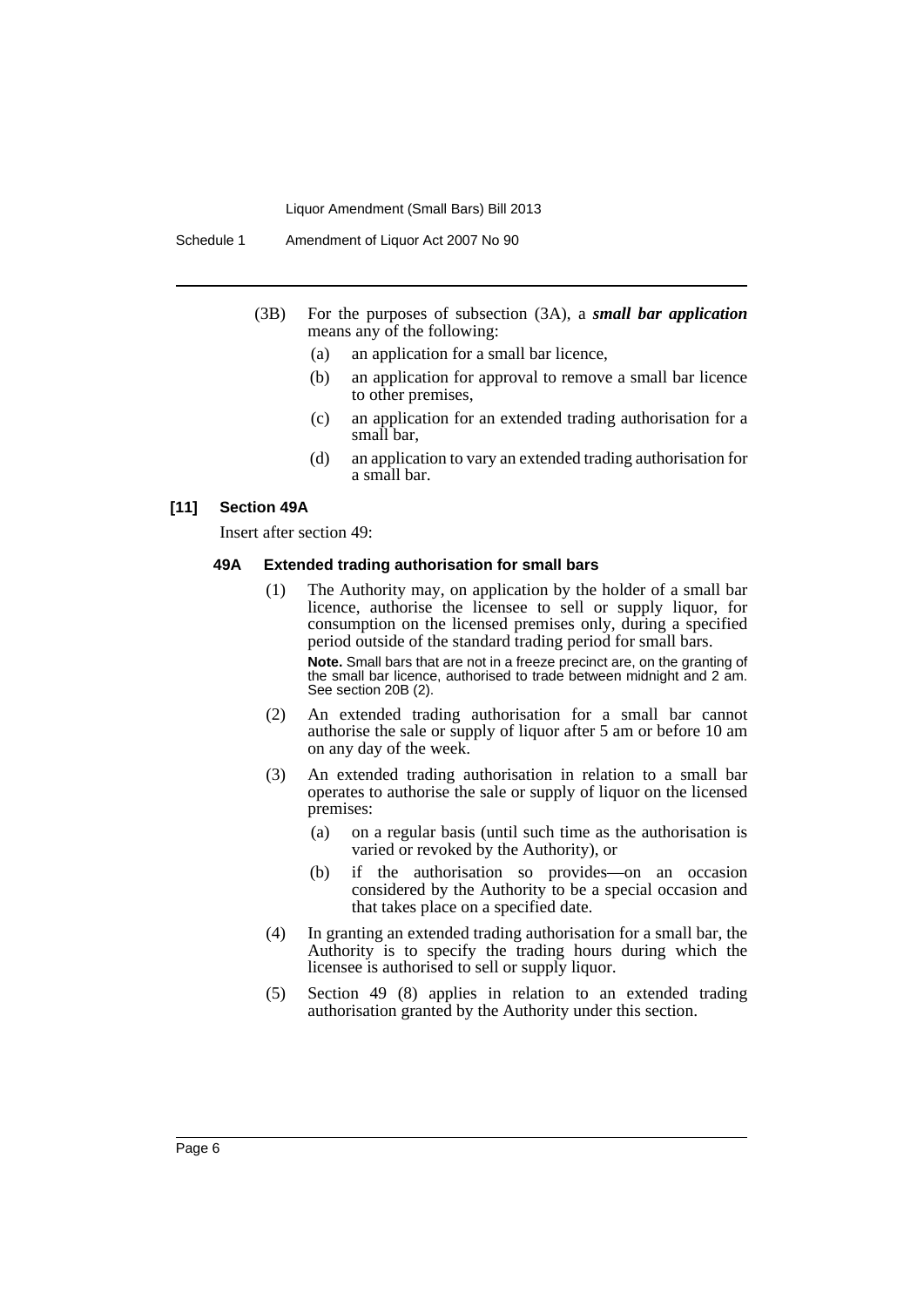Amendment of Liquor Act 2007 No 90 Schedule 1

## **[12] Section 51 General provisions relating to licence-related authorisations**

Insert "(or, in the case of an application for an extended trading authorisation for a small bar, by the Director-General)" after "Authority" wherever occurring in section  $51(2)$  (a) and (d).

# **[13] Section 123 Minor not to enter or remain in certain licensed premises**

Insert after section 123 (1) (b):

(b1) enter or remain in a small bar during trading hours, or

# **[14] Section 124 Licensee not to allow minors to enter or remain in certain licensed premises**

Insert after section 124 (1) (b):

(b1) enters a small bar during trading hours, or

# **[15] Section 124 (2) (b1)**

Insert after section 124 (2) (b):

(b1) is in a small bar during trading hours, or

# **[16] Section 126 Minors must be refused entry to licensed premises** Insert ", small bar" after "club premises" in section 126 (a).

# **[17] Schedule 1 Savings and transitional provisions**

Insert at the end of clause 1 (1):

any other Act that amends this Act

# **[18] Schedule 1, Part 10**

Insert after Part 9:

# **Part 10 Provisions consequent on enactment of Liquor Amendment (Small Bars) Act 2013**

# **39 Conversion of existing general bar licences to small bar licences**

(1) In this clause:

*existing general bar licence* means a general bar licence in force immediately before the commencement of this clause.

*existing premises* means the premises to which an existing general bar licence related immediately before the cancellation of the licence under this clause.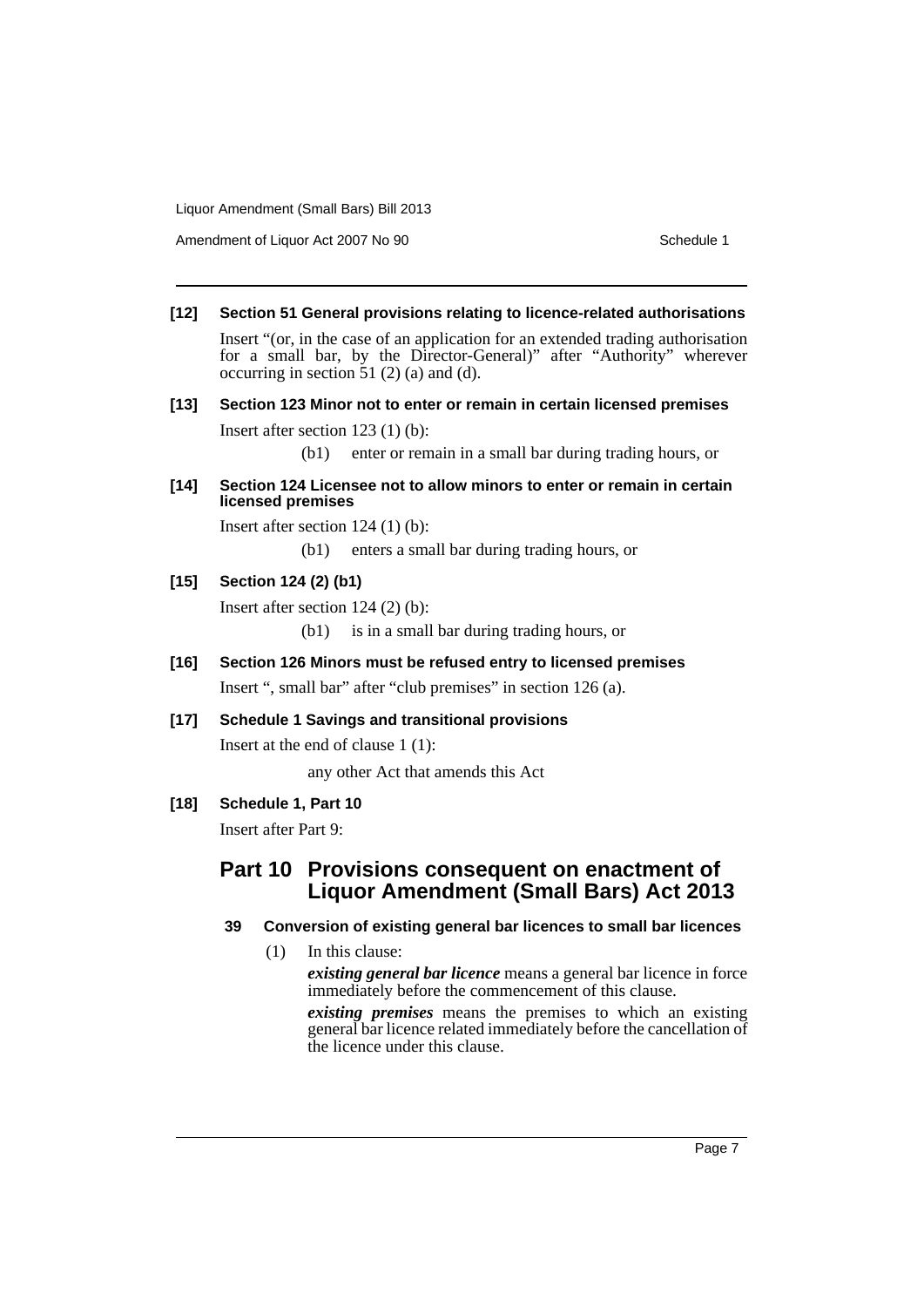Schedule 1 Amendment of Liquor Act 2007 No 90

- (2) The Authority is, on application by the holder of an existing general bar licence made during the period of 6 months (or such longer period as may be prescribed by the regulations) immediately following the commencement of this clause, to:
	- (a) cancel the existing general bar licence, and
	- (b) at the same time grant a small bar licence for the existing premises (a *new licence*) to the person who was the holder of the existing licence.
- (3) For the avoidance of any doubt, Division 3A of Part 3 of this Act applies to a new licence.
- (4) Any conditions imposed by or under this Act in relation to an existing general bar licence are, on the cancellation of the existing licence, taken to be conditions to which the new licence is subject.
- (5) Any strike incurred under Part 9A of this Act in respect of an existing general bar licence and in force immediately before the cancellation of the existing licence is taken to have been incurred in respect of the new licence.
- (6) Any proceedings commenced under Part 9 of this Act in relation to an existing general bar licence that were pending immediately before the cancellation of the existing licence may continue to be taken in relation to the new licence.
- (7) Any development consent under the *Environmental Planning and Assessment Act 1979* for the existing premises extends to the premises to which the new licence relates.
- (8) If, on the cancellation of an existing general bar licence, the existing premises were declared premises within the meaning of Schedule 4, the new premises are taken to be declared premises until such time as that Schedule is amended to remove the reference to the existing general bar licence.
- (9) This clause is subject to the regulations.

#### **40 Review of amendments relating to small bars**

- (1) The Minister is to review the amendments made to this Act and the regulations by the *Liquor Amendment (Small Bars) Act 2013* to determine whether the policy objectives of those amendments remain valid and whether the terms of the amendments remain appropriate for securing those objectives.
- (2) The review is to be undertaken as soon as possible after 1 January 2016.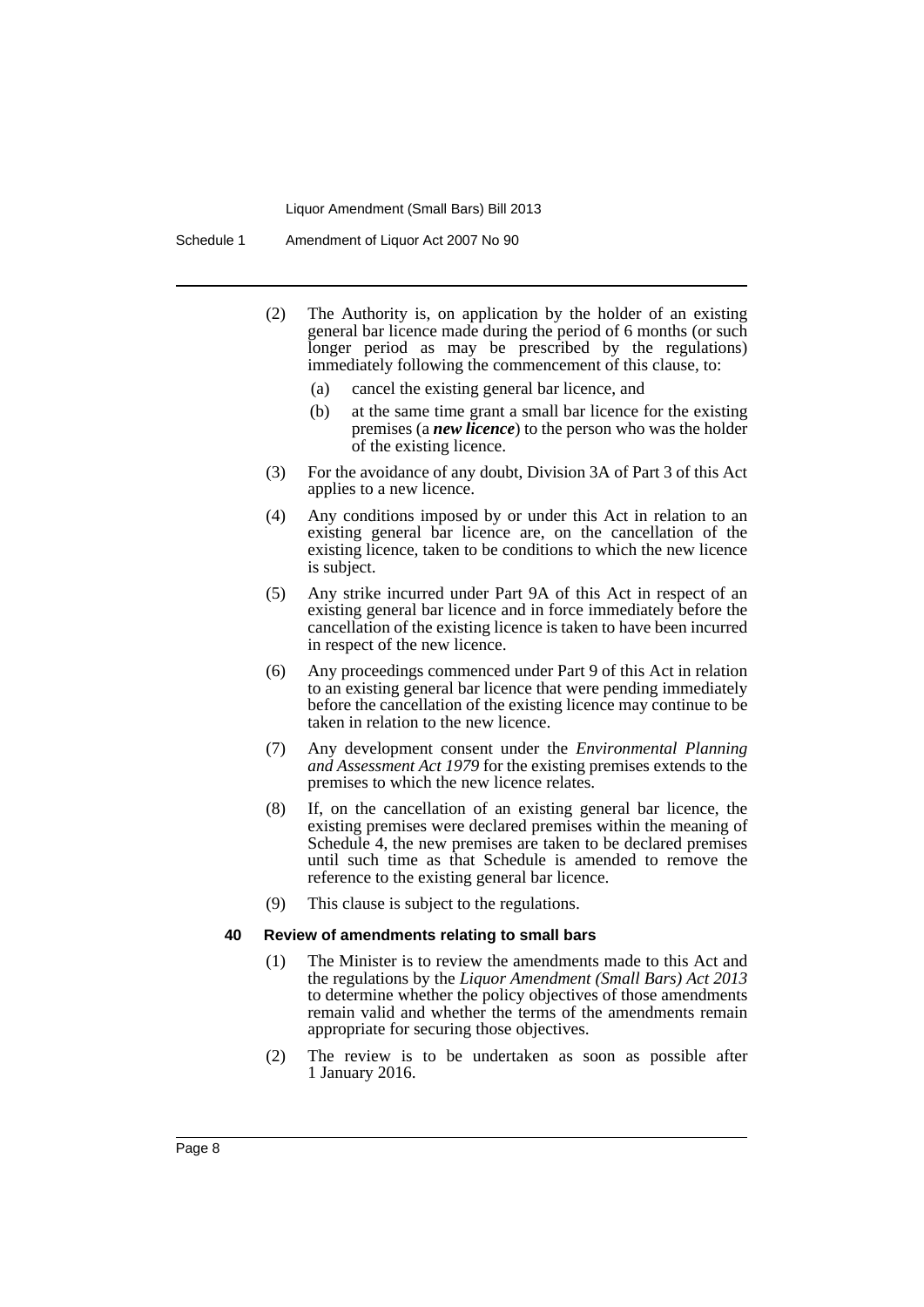Amendment of Liquor Act 2007 No 90 Schedule 1

(3) A report on the outcome of the review is to be tabled in each House of Parliament before 1 January 2017.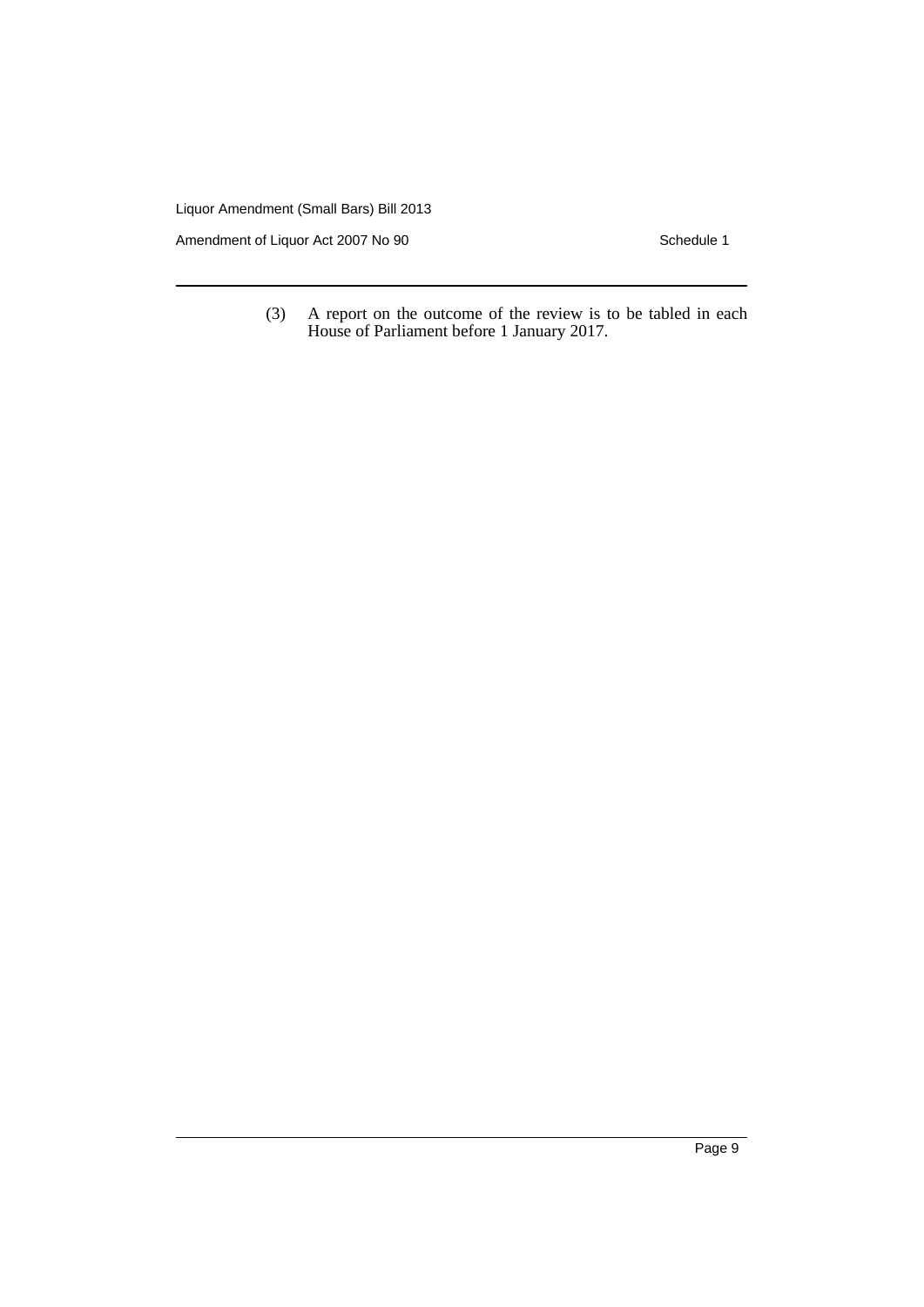Schedule 2 Amendment of other legislation

# <span id="page-11-0"></span>**Schedule 2 Amendment of other legislation**

## **2.1 Liquor Regulation 2008**

#### **[1] Clause 9A**

Insert after clause 9:

#### **9A Exemption for small bar applications**

- (1) This Division does not apply to or in respect of a small bar application if:
	- (a) development consent is required under the *Environmental Planning and Assessment Act 1979* to use the premises to which the application relates as a small bar or to sell liquor during the times to which the application relates, and
	- (b) the local police and the Director-General are, no more than 2 working days after the application for the required development consent, or any variation to that application, is made, notified by the applicant of the making of the application for development consent or of the variation to that application.
- (2) However, a person who makes a small bar application must notify the local police of the making of the application no later than 2 working days after the application is made.
- (3) In this clause:

*small bar application* means any of the following:

- (a) an application for a small bar licence,
- (b) an application for approval to remove a small bar licence to other premises,
- (c) an application for an extended trading authorisation for a small bar,
- (d) an application to vary an extended trading authorisation for a small bar.

## **[2] Clause 10 Categories of CIS**

Insert after clause 10 (3) (b):

- (b1) an application for a small bar licence, or
	- **Note.** Applications in relation to small bars are exempt from the CIS requirements in certain circumstances—see section 48 (3A) of the Act.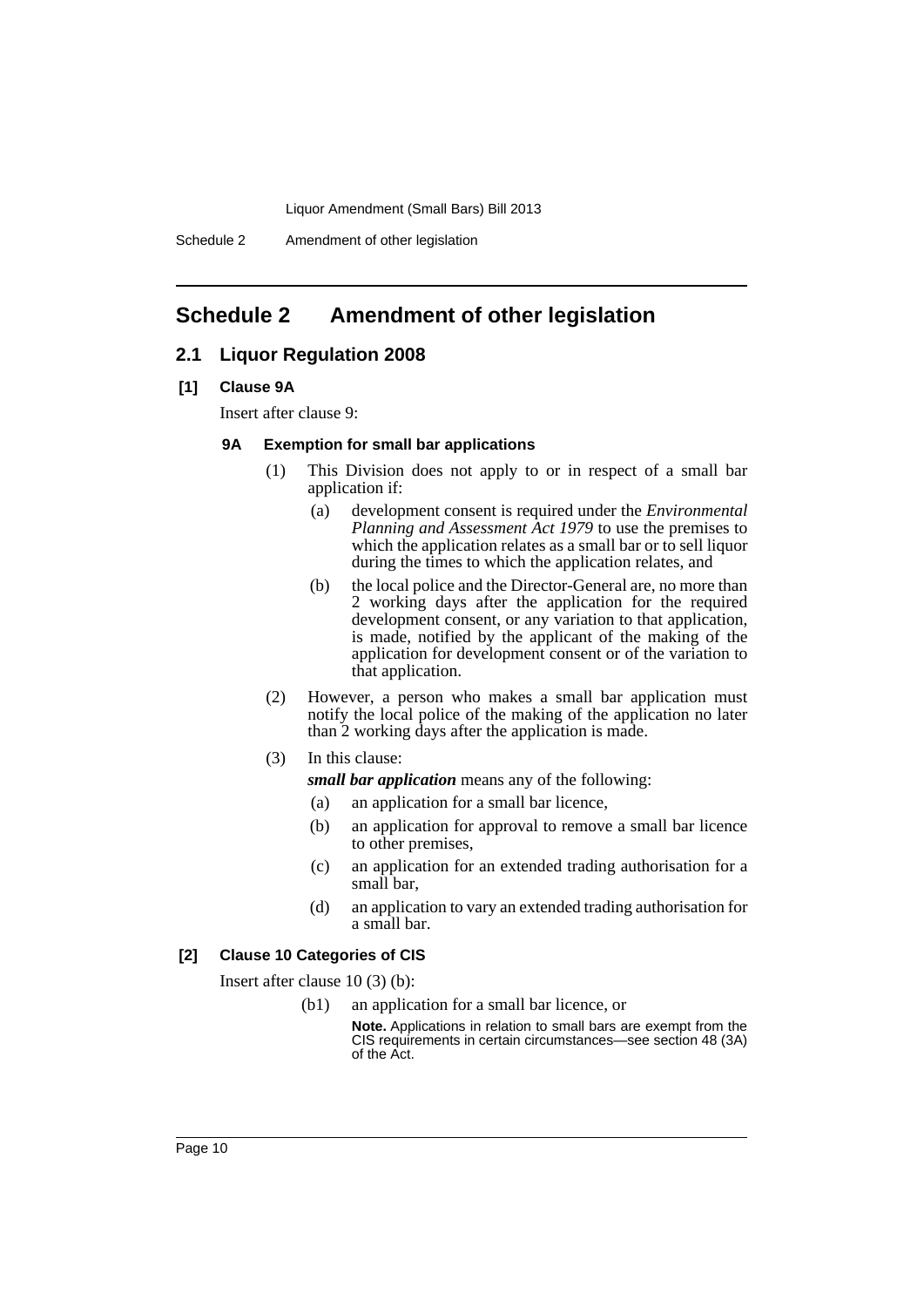Amendment of other legislation Schedule 2

- **[3] Clause 17 General and small bar licences—prohibition on gambling** Insert "or a small bar licence" after "general bar licence".
- **[4] Clause 17A Additional criteria relating to small venues in Kings Cross precinct**

Omit the clause.

### **[5] Clause 33A**

Insert after clause 33:

### **33A Minors prohibited in small bars during trading hours—notice to be displayed**

(1) The licensee of a small bar must cause a notice that contains the following words to be displayed, in accordance with this clause, on the licensed premises:

PERSONS UNDER THE AGE OF 18 YEARS ARE NOT PERMITTED ON THESE PREMISES DURING LIQUOR TRADING HOURS

Maximum penalty: 20 penalty units.

- (2) The notice must be in the form approved by the Director-General and be obtained from the NSW Office of Liquor, Gaming and Racing.
- (3) The notice must be displayed in such a manner and in such a place that it would be reasonable to expect that a person entering the licensed premises would reasonably be expected to be alerted to its contents.

### **[6] Clause 53B Definitions**

Omit the definition of *small venue*.

# **[7] Clauses 53F (1), 53G (1) and 53H (4)**

Omit "small venue" wherever occurring. Insert instead "small bar".

### **[8] Schedule 1 Application fees**

Insert in Part 1 after the matter relating to club licences:

| Small bar licence<br>$50\%$ of the<br>amount<br>specified for an<br>on-premises<br>licence | $50\%$ of the<br>amount<br>specified for an<br>on-premises<br>licence | $50\%$ of the<br>amount<br>specified for an<br>on-premises<br>licence |
|--------------------------------------------------------------------------------------------|-----------------------------------------------------------------------|-----------------------------------------------------------------------|
|--------------------------------------------------------------------------------------------|-----------------------------------------------------------------------|-----------------------------------------------------------------------|